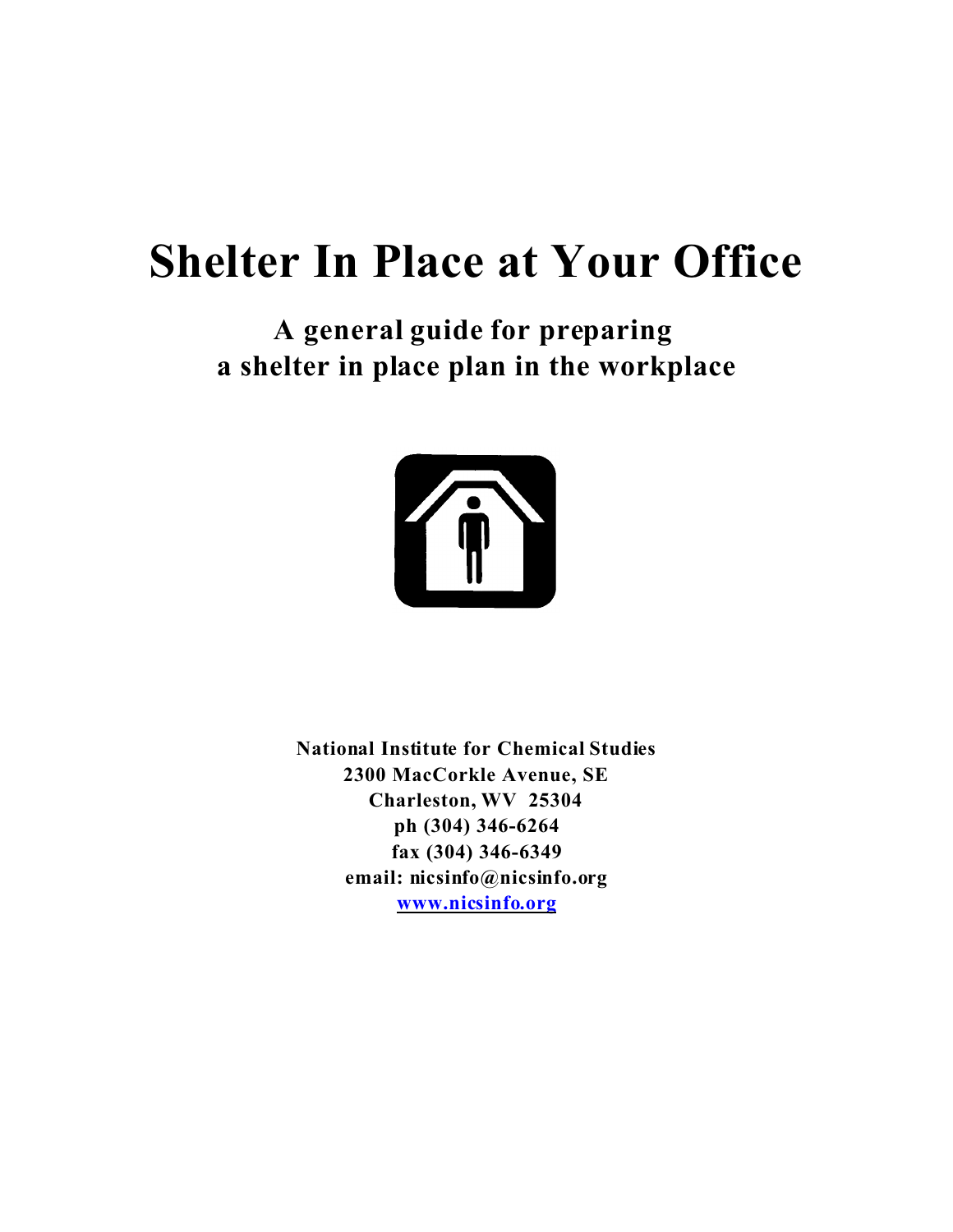### **Shelter In Place at your Office**

Sheltering in place in your workplace is similar to sheltering in place at home, but there are some significant differences.

The basic steps remain the same:

- 1) Shut and lock all windows and doors
- 2) Turn off all air handling equipment (heating, ventilation, and/or air conditioning)
- 3) Go to a pre-determined sheltering room (or rooms)
- 4) Seal any windows and/or vents with sheets of plastic and duct tape
- 5) Seal the door(s) with duct tape around the top, bottom and sides
- 6) Turn on a TV or radio and listen for further instructions.
- 7) When the "all clear" is announced, open windows and doors, turn on ventilation systems and go outside until the building's air has been exchanged with the now clean outdoor air.

Additional steps that offices need to consider:

- 1. Employees cannot be forced to shelter in place. Therefore, it is important to develop your shelter in place plan with employees to maximize the cooperation of employees with the shelter plan. Determine if all employees will shelter or if some will leave the building before shelter procedures are put in place.
- 2. Develop an accountability system. You should know who is in your building and where they are if an emergency develops. Visitors should be made aware of your office's decision to shelter in place if advised by emergency management officials.
- 3. Duties should be assigned to specific employees. Those employees should have backups.
- 4. Drills should be planned and executed on a regular basis. Afterwards, the drill should be critiqued by employees and/or drill monitors from the Local Emergency Planning Committee (LEPC). Lessons learned should be incorporated into your Shelter In Place plan.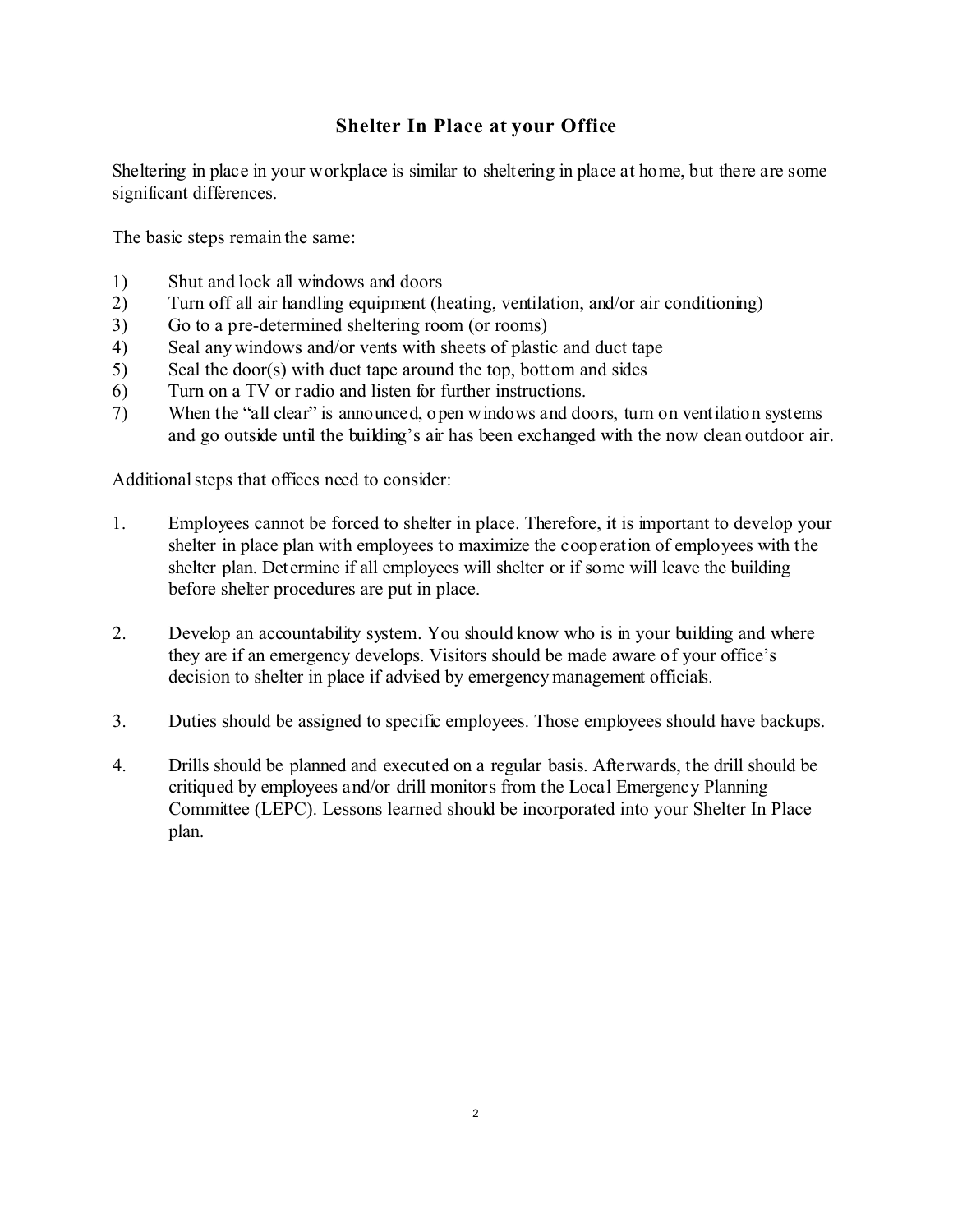### **Before an emergency occurs**

Discuss emergency procedures with all employees. Explain sheltering in place to your employees or invite the LEPC or local Fire Chief to explain the emergency warning system and sheltering in place. By having a discussion with all employees about sheltering in place and its use, the team approach can work to implement an effective sheltering plan.

Select a room or rooms to serve as shelter rooms during chemical emergencies. The rooms should be large enough to provide at least 10 square feet per person sheltered. A shelter room should have as few windows, vents and doors as possible. A windowless room is best. The LEPC or Fire Chief can provide assistance in selecting the best room(s) for sheltering.

Break rooms or conference rooms with few or no windows can be used for shelters. Hallways are sometimes used in institutional settings. In a closet or other storage area in the shelter room, supplies for sheltering should be stored. Before a chemical accident occurs, outfit your shelter kit with the following:

- $\checkmark$  Plastic sheeting Pre-cut plastic sheeting to fit over any windows or vents in the sheltering area.
- $\checkmark$  Duct tape Rolls of duct tape to be used to secure the plastic over windows/vents and to seal doors.
- $\checkmark$  Battery operated radio with fresh batteries In the event of a power outage, a battery operated radio is necessary to hear emergency announcements including the "all clear" when the emergency is over.
- $\checkmark$  Flashlight and fresh batteries.
- $\checkmark$  Bottled water for drinking.
- $\checkmark$  First aid kit

The shelter room should also have a telephone (either regular or cellular)for emergency use only. Stay off the phone during the shelter in place to keep lines free for emergency responders. If you have an emergency in your shelter room, use the phone to call 911 for help.

Check your shelter kit on a regular basis. Duct tape and first aid supplies can sometimes disappear when all employees know where the shelter kit is stored. Batteries for the radio and flashlight should be kept fresh.

Develop an emergency plan and checklist with your employees. Volunteers or recruits should be assigned specific duties during an emergency. Alternates should be assigned to each duty.

Plan at least two shelter in place drills annually. The first drill can be announced, then later drills should be unannounced. It is useful to invite outside drill monitors to observe your drill and to participate in an after-drill critique. Critiques can provide you with valuable insights to improve protection for you and your employees during chemical emergencies.

A model Shelter In Place for Offices plan is provided. You can modify the plan to suit your particular situation.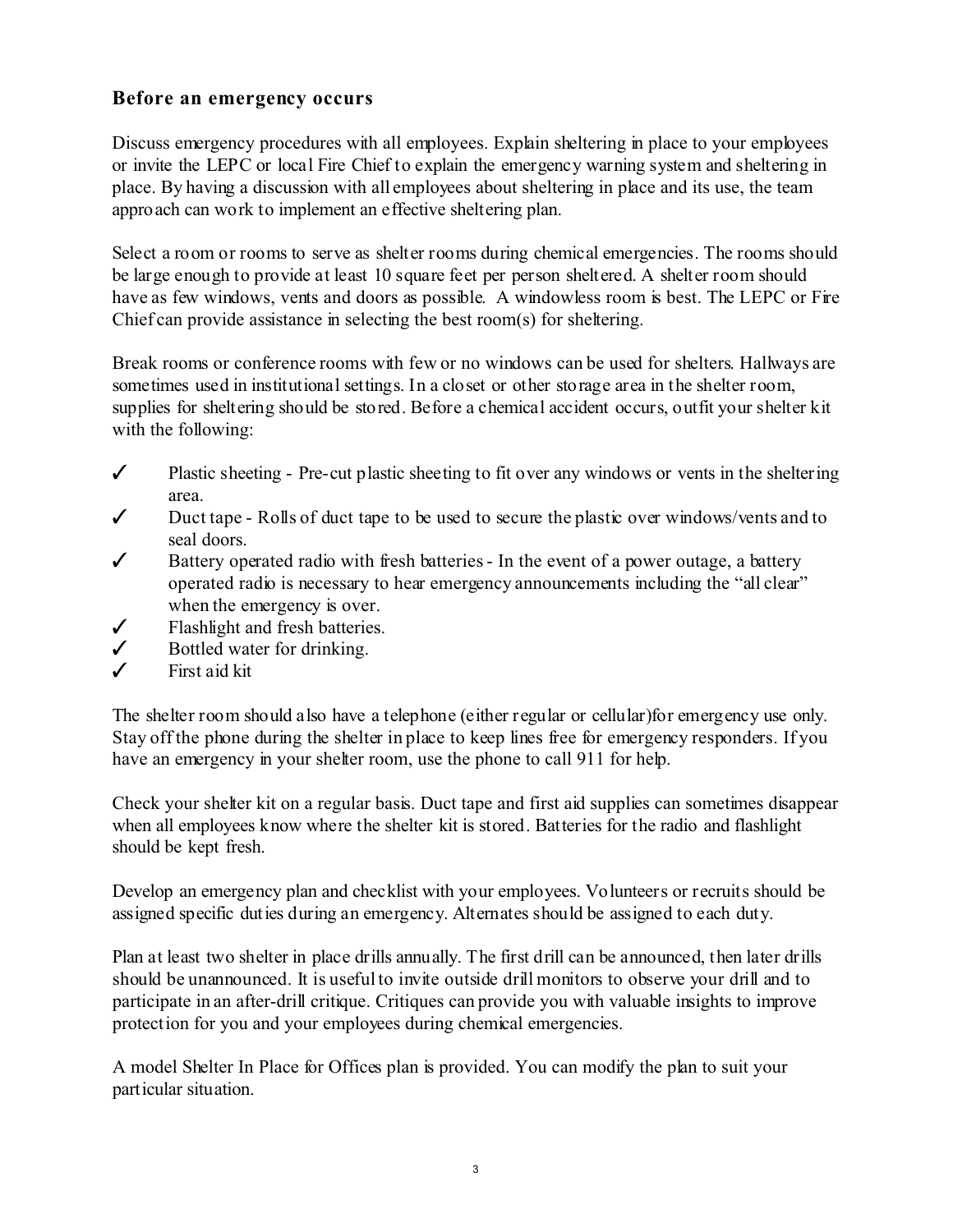# **SAMPLE PLAN**

**This is an example of a plan that a business could develop for shelter in place actions. You should develop your own plan with an employee planning team. The following plan can be used to assist in developing your own plan.** 

# **Shelter In Place Plan for ABC Company, Inc. 1234 Jones Boulevard Anywhere, USA**

### **NOTICE!**

In the event that a shelter in place is advised for the area including the ABC Company, all persons in the building will be notified that ABC Company is preparing to shelter in place and that all doors will be locked after 3 minutes. All employees and visitors must decide whether to shelter in place at ABC Company until the "all clear" is announced or whether they will leave the premises within 3 minutes. After that time, no one will be allowed to break the seal on the building until the "all clear" is announced.

## **Shelter In Place Procedures**

#### **Communications:**

| Procedu re                                                                                                                                                | <b>Responsible Party</b> | <b>NeededSupplies/</b><br><b>Equipment/Rules</b>                                               |
|-----------------------------------------------------------------------------------------------------------------------------------------------------------|--------------------------|------------------------------------------------------------------------------------------------|
| Listen for announcement<br>on radio/weather radio/TV                                                                                                      | receptionist             | weather radio                                                                                  |
| Announce to employees<br>and visitors that a shelter in<br>place has been advised and<br>that the sheltering plan<br>should be implemented<br>immediately | receptionist             | intercom system                                                                                |
| Locate cellular phone<br>(take to the break room)                                                                                                         | receptionist             | cell phones in sales office,<br>executive suite                                                |
| Take employee and visitor<br>sign-in sheets to the shelter<br>area (break room)                                                                           | receptionist             | All employees and visitors<br>must sign in and out of the<br>building at the reception<br>desk |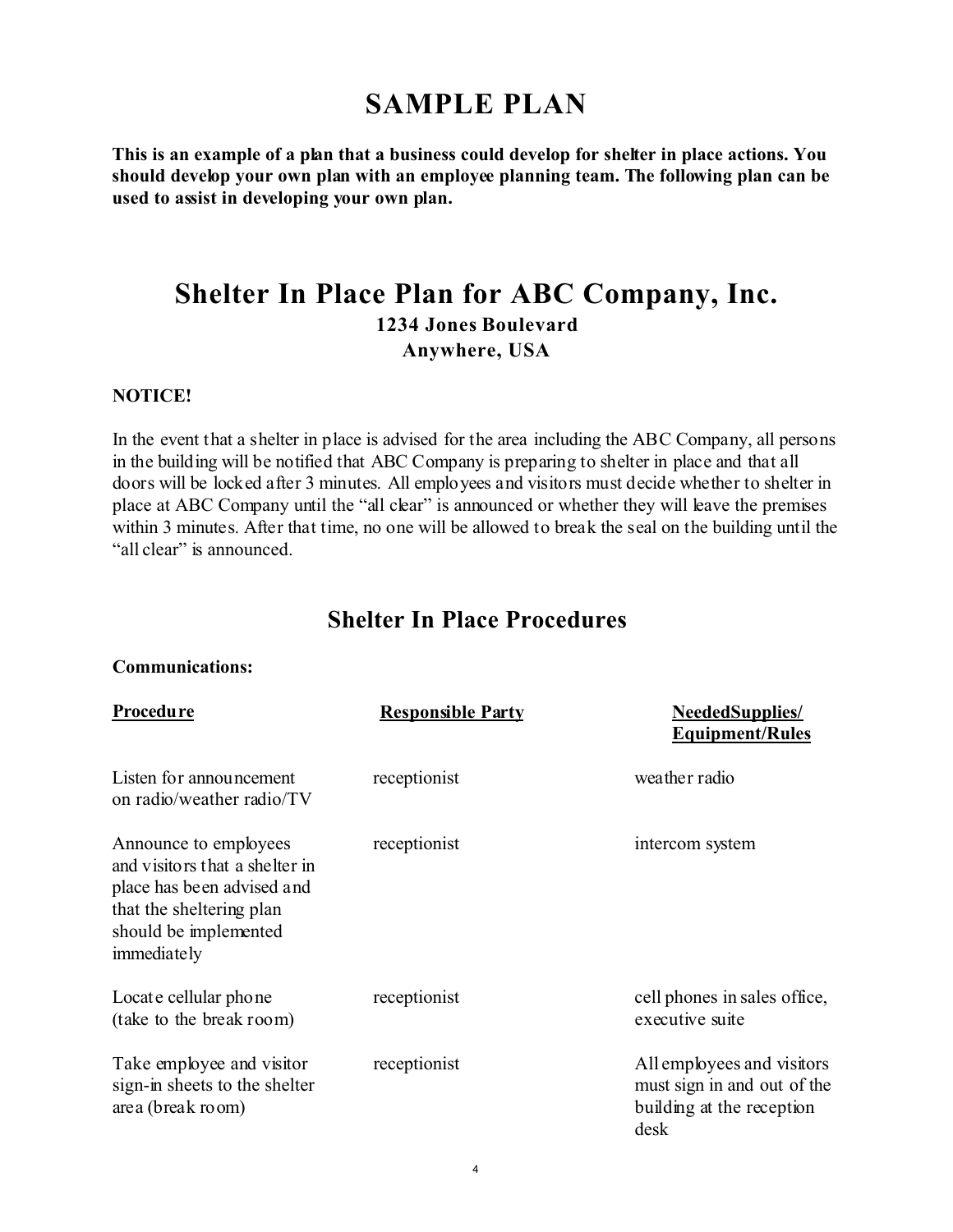**Control of air movement:**

### **Procedure Responsible Party**

# **Equipment/Rules**

| When intercom announces<br>shelter in place,<br>immediately turn off all air<br>handling equipment | Maintenance Dept.<br>1) Chief of Maintenance<br>2) Maintenance Supervisor                                                                                                                                                                                                                | Locate main cutoff switch<br>for heating, cooling and<br>ventilation systems. Label<br>with shelter in place shutoff                      |
|----------------------------------------------------------------------------------------------------|------------------------------------------------------------------------------------------------------------------------------------------------------------------------------------------------------------------------------------------------------------------------------------------|-------------------------------------------------------------------------------------------------------------------------------------------|
| Make sure all windows are<br>closed and locked                                                     | Each office inhabitant must<br>assure that his/her windows<br>are closed and locked.<br>Floor monitor/alternate<br>checks offices, windows (in<br>offices and in common<br>areas) and closes office<br>doors as he/she moves to<br>shelter room. Make sure all<br>fire doors are closed. |                                                                                                                                           |
| When 3 minutes have<br>elapsed, place sign on<br>outside and lock all outside<br>doors             | Janitor 1 - front door<br>(alternate, Janitor 2)<br>Engineering Dept. chief -<br>back door (alternate,<br>Senior Engineer 1)                                                                                                                                                             | Signs should indicate that a<br>shelter in place is in effect<br>and that do ors will not be<br>opened until the All Clear<br>is sounded. |
| <b>Shelter Room Procedures:</b>                                                                    |                                                                                                                                                                                                                                                                                          |                                                                                                                                           |
| Ascertain presence or<br>whereabouts of all persons<br>on employee/visitor sign-in<br>sheets       | Receptionist                                                                                                                                                                                                                                                                             | Sign-in sheets                                                                                                                            |
| Seal windows and vents<br>with plastic                                                             | Engineer 1, 2, and 3<br>(alternates, Sales manager,<br><b>Accountant and Stock</b><br>manager)                                                                                                                                                                                           | Shelter kit                                                                                                                               |
| Seal door with duct tape                                                                           | Accounts payable clerk<br>(alternate, Accounts<br>receivable clerk)                                                                                                                                                                                                                      | Shelter kit                                                                                                                               |
| Monitor radio broadcast for<br>emergency messages                                                  | President (alternate, Vice)<br>President)                                                                                                                                                                                                                                                | Shelter kit                                                                                                                               |

### **All Clear Procedure:**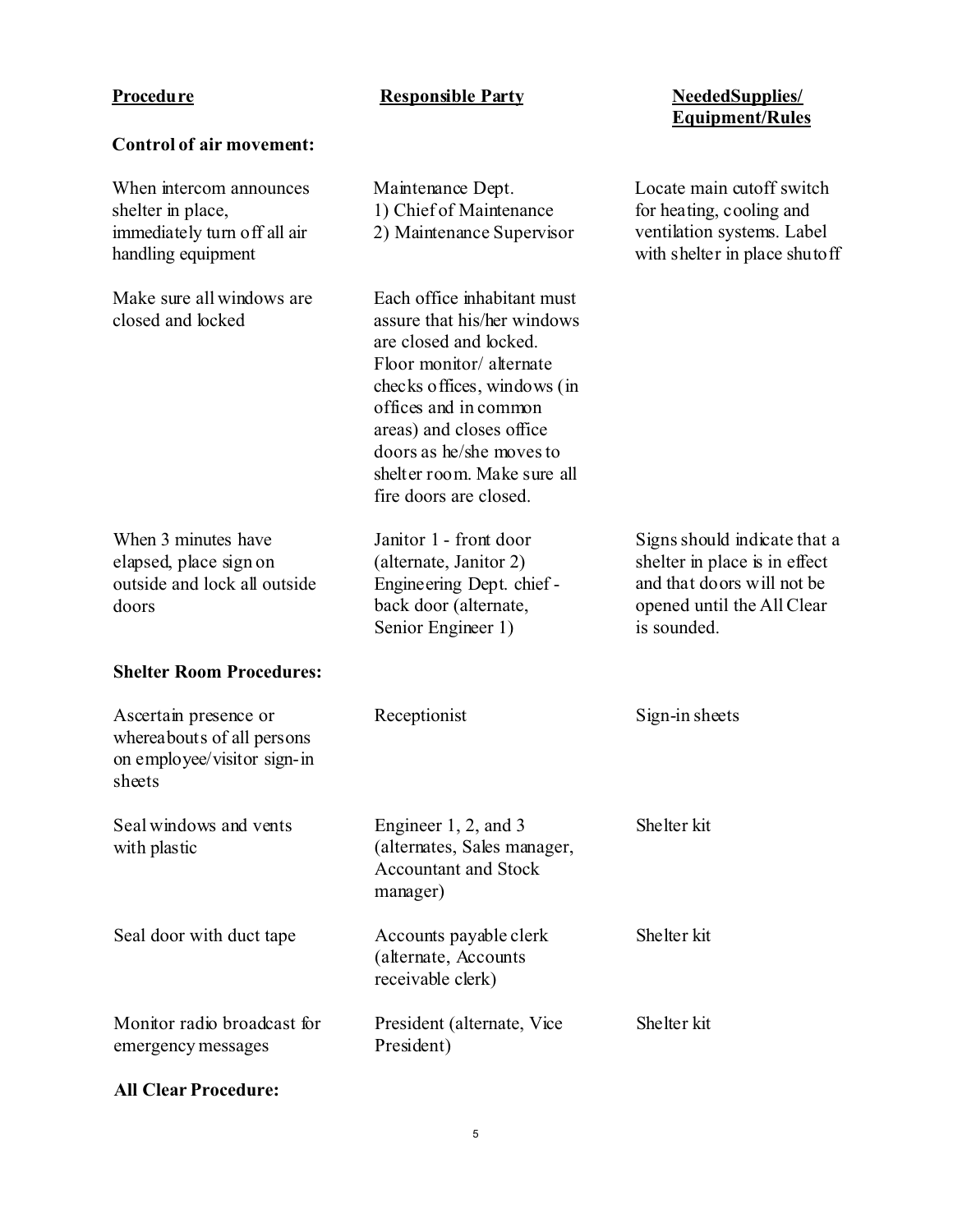| Procedure                                                                                                              | <b>Responsible Party</b>                                                               | <b>NeededSupplies/</b><br><b>Equipment/Rules</b> |
|------------------------------------------------------------------------------------------------------------------------|----------------------------------------------------------------------------------------|--------------------------------------------------|
| "All Clear" message is<br>received from emergency<br>officials over television or<br>radio                             | President (alternate, Vice<br>President)                                               | Radio from shelter kit                           |
| Employees will leave the<br>shelter room and<br>immediately go outside the<br>building to pre-arranged<br>meeting area | Individual employees                                                                   |                                                  |
| Open all windows and<br>doors (then leave bldg.)                                                                       | Floor Monitors,<br><b>Engineering Department</b><br>Chief, other assigned<br>employees |                                                  |
| Turn on ventilation systems<br>(then leave bldg.)                                                                      | Janitor 1 or 2                                                                         |                                                  |
| Account for all employees<br>and visitors                                                                              | Receptionist                                                                           | Employee and visitor sign-<br>in sheets          |
| Return to building when it<br>has been thoroughly<br>ventilated                                                        | To be determined by<br>building engineers in<br>advance of emergency                   |                                                  |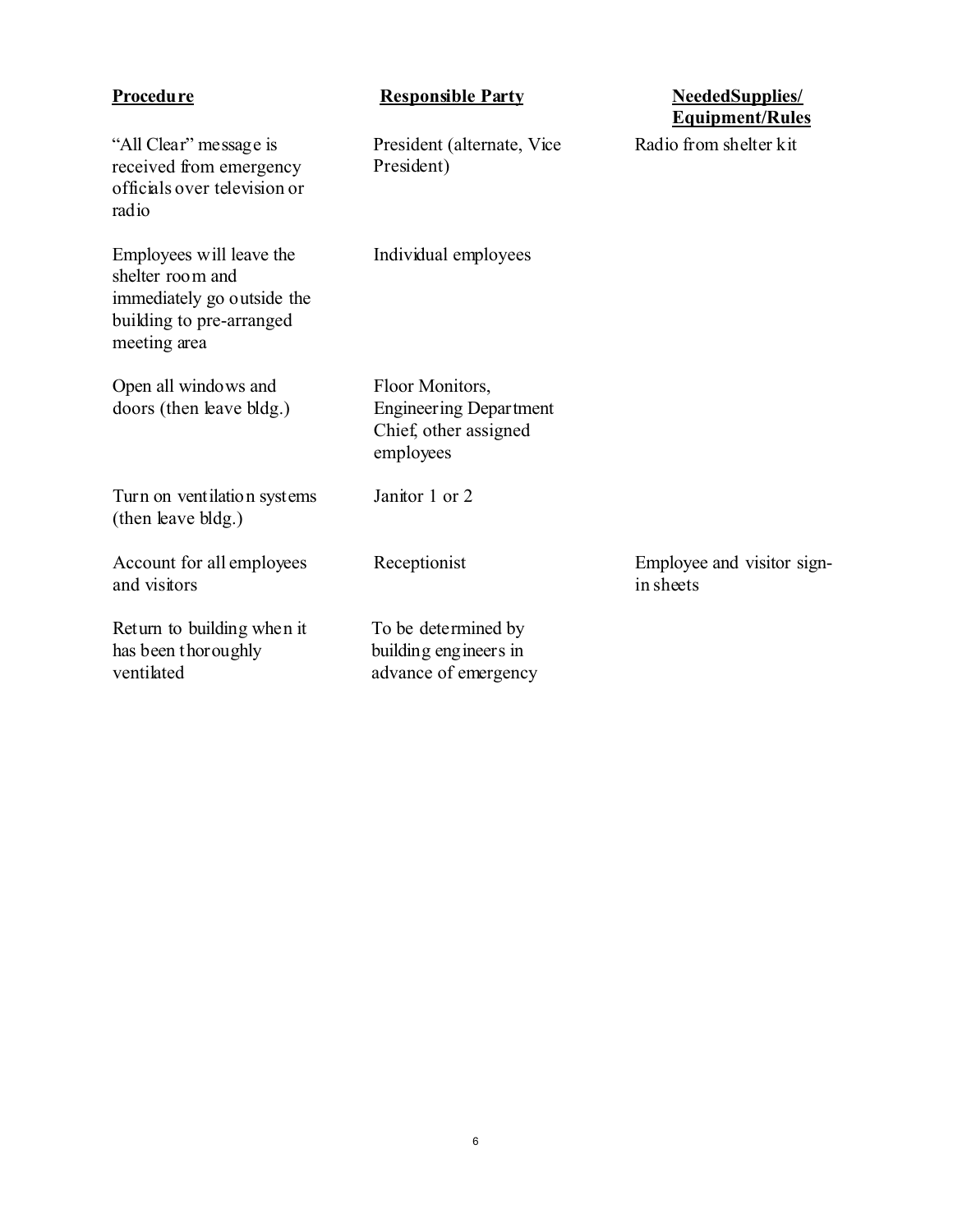for communication employee (receptionist)

| Responsible Employee | Checklist current as of: |        |
|----------------------|--------------------------|--------|
| Alternate Employee   |                          | (date) |

When a shelter in place advisory is issued, the responsible employee (e.g., receptionist) shall:

- $\Box$  Announce "All employees and visitors A shelter in place advisory has been issued. All employees and visitors should leave your current area and proceed to the first floor break room. Employees should make sure office windows and doors are closed before leaving."
- $\Box$  Locate a cellular phone (from executive suite or sales office) and employee/visitor sign-in sheets and take them to the shelter in place room (break room).
- $\Box$  Determine from sign-in sheets whether all employees and visitors are accounted for. All employees and visitors should be in the shelter in place room within 3 minutes. If all signed in persons are not in the shelter room within 3 minutes, notify the President.
- $\square$  When the "All Clear" is issued, take the sign-in sheets and leave the shelter room. Proceed to the pre-arranged meeting area outside the building.
- $\Box$  Account for employees and visitors using sign-in sheets. Report any discrepancies to the President.
- $\Box$  When the building has been ventilated, return to the building and replace the cellular phone and sign-in sheets.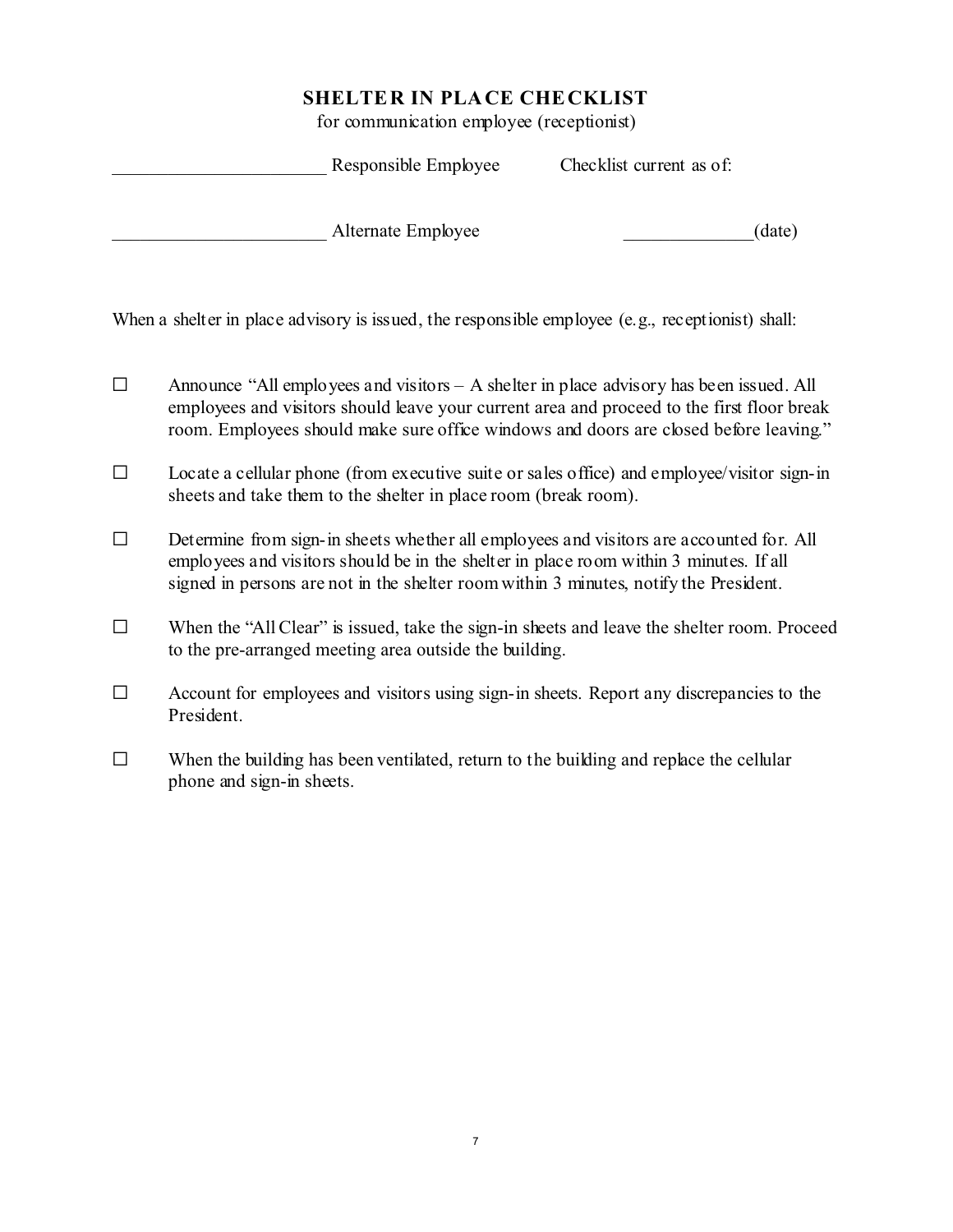for maintenance employees

| Responsible Employee | Checklist current as of: |        |
|----------------------|--------------------------|--------|
| Alternate Employee   |                          | (date) |

When a shelter in place advisory is issued, the responsible employee (e.g., Chief of Maintenance) shall:

- $\Box$  Immediately proceed to the mechanicals room and turn off all air handling equipment (HVAC).
- $\Box$  Proceed to the break room for the remainder of the shelter in place. You should be in the break room within 3 minutes of the announcement.
- G At the "All Clear," leave the break room and proceed to the mechanicals room. Turn all ventilation equipment on.
- $\Box$  Leave the building and go to the pre-arranged meeting area outside. Check in with the receptionist.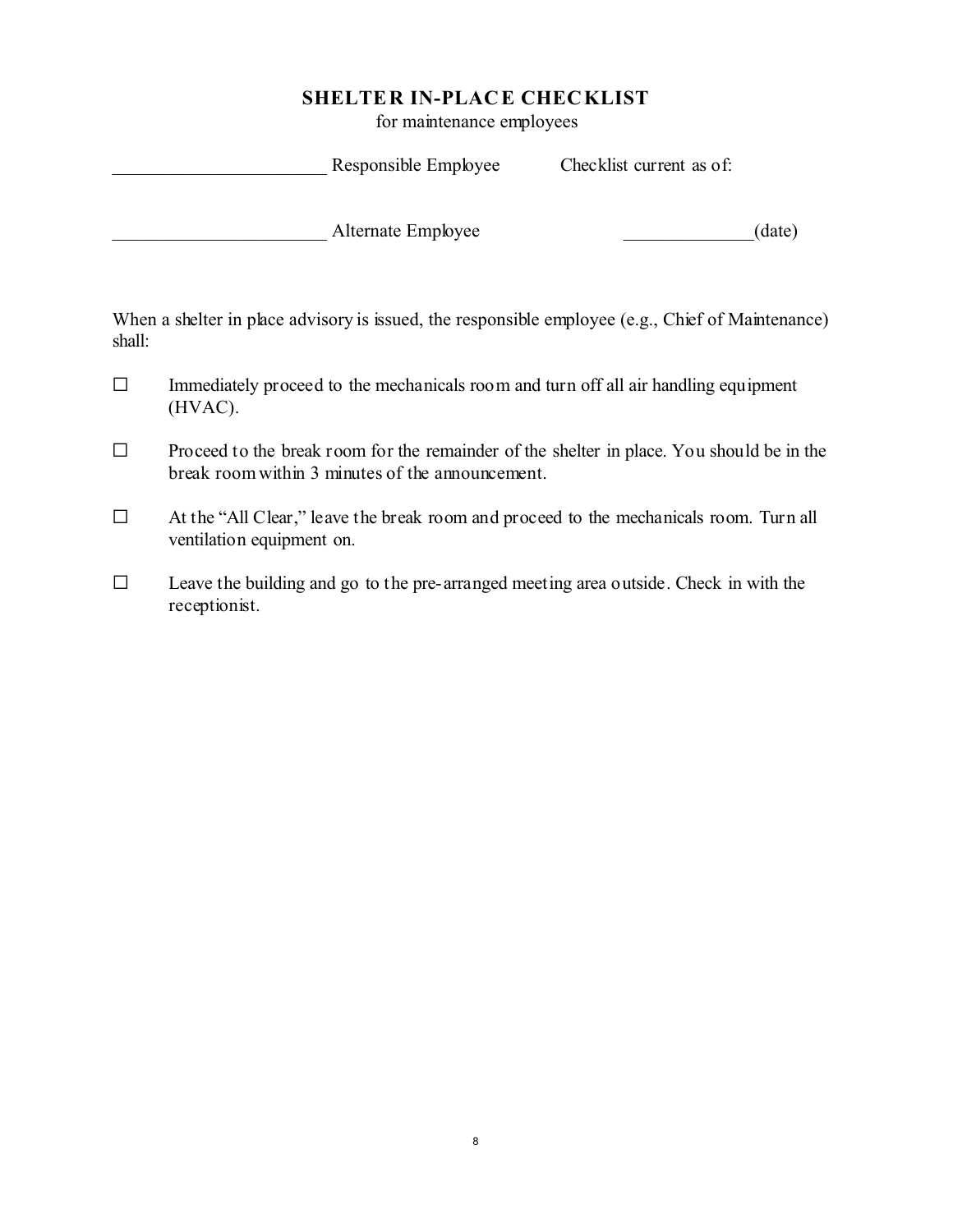for front door monitor (janitorial staff)

| Responsible Employee                                                                        | Checklist current as of: |
|---------------------------------------------------------------------------------------------|--------------------------|
| Alternate Employee                                                                          | (date)                   |
| When a shelter in place advisory is issued, the responsible employee (e.g., janitor) shall: |                          |
| Collect the "Shelter In Place in Effect $- NO ENTRY$ " sign and go to the front door of the |                          |

- office building.
- $\Box$  After 3 minutes have passed, place the sign on the outside of the door, lock it and proceed to the break room.
- $\Box$  Remain in the break room until the "All Clear" is announced.
- $\Box$  Unlock front door, take sign down, prop the door open, and go to the pre-arranged meeting area outside. Check in with the receptionist.
- $\Box$  Return to your station when the building has been completely ventilated and the President has instructed employees to return to work. Upon returning to the building, close the front door and put the NO ENTRY sign back in its storage place.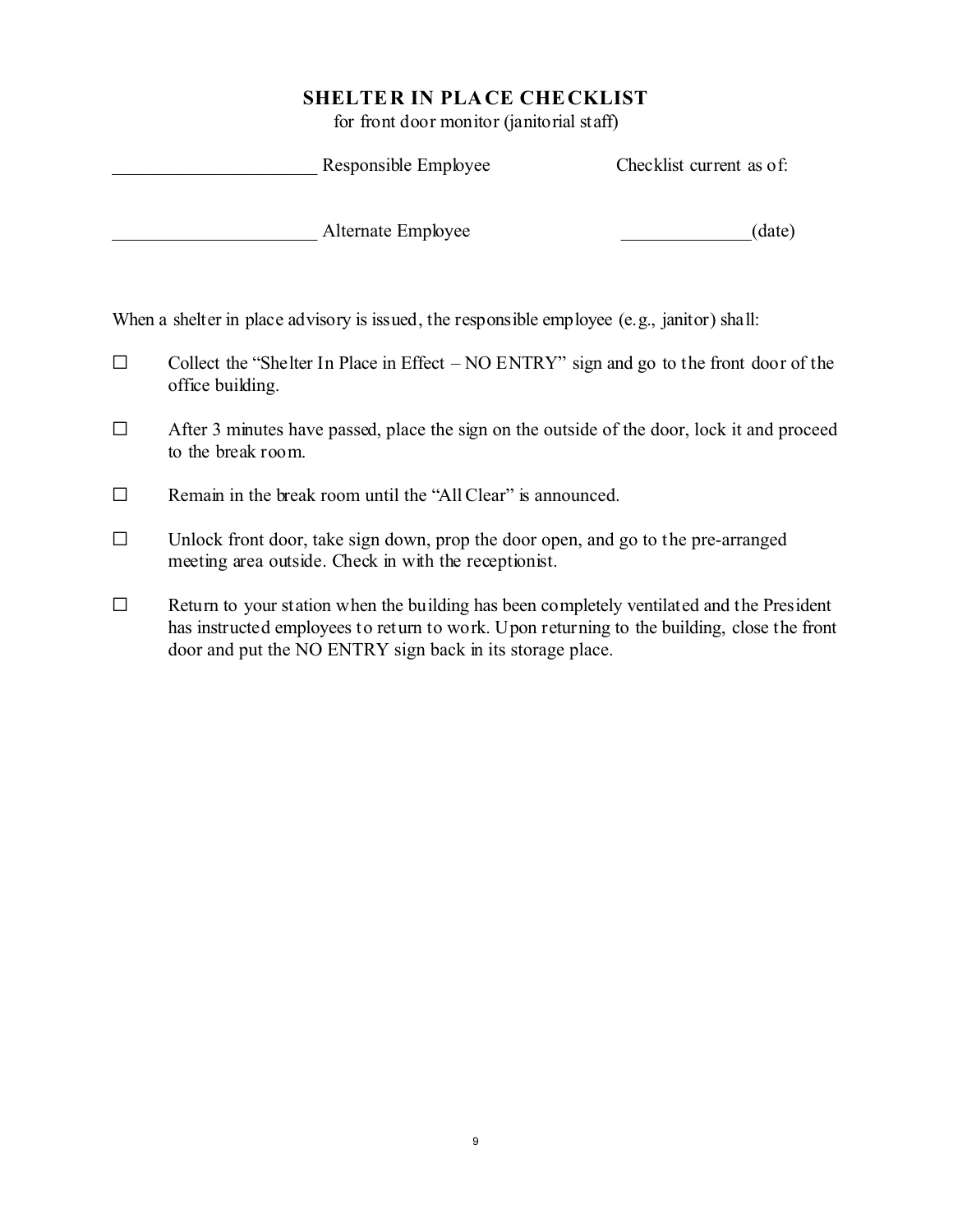for back door monitor (engineering staff)

| Responsible Employee                                                                                  | Checklist current as of: |
|-------------------------------------------------------------------------------------------------------|--------------------------|
| Alternate Employee                                                                                    | (date)                   |
| When a shelter in place advisory is issued, the responsible employee (e.g., engineering staff) shall: |                          |

 $\Box$  Collect the "Shelter In Place in Effect – NO ENTRY" sign and go to the back door of the office building.

- $\Box$  After 3 minutes have passed, place the sign on the outside of the door, lock it and proceed to the break room.
- $\Box$  Remain in the break room until the "All Clear" is announced.
- $\Box$  Unlock back door, take sign down, prop the door open, and go to the pre-arranged meeting area outside. Check in with the receptionist.
- $\Box$  After building is completely ventilated and upon instruction from the President, return to your office. Upon returning to the building, put the NO ENTRY sign back in its storage place and close the back door.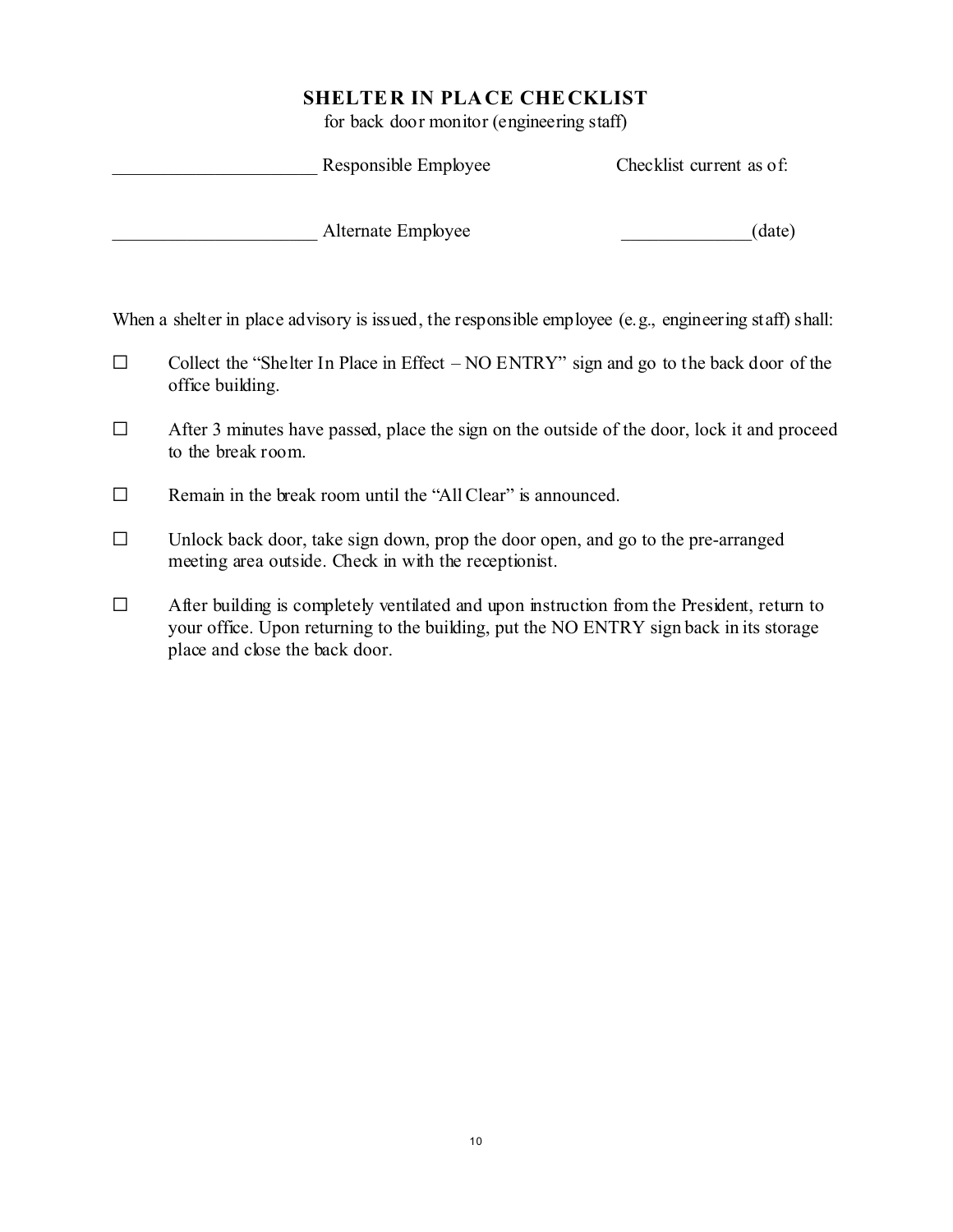for all employees

| Responsible Employee | Checklist current as of: |
|----------------------|--------------------------|
| Alternate Employee   | (date)                   |

When a shelter in place advisory is issued, each employee shall:

- $\Box$  Upon hearing the shelter in place announcement, make sure all office windows are closed and locked. Close your office door when you leave. Immediately go to the break room and escort any visitors to that room.
- $\Box$  Remain in the break room until the "All Clear" is announced. Immediately go outside to the pre-arranged meeting area and check in with the receptionist. Make sure any visitors are escorted to the meeting area as well.
- $\Box$  After the building is thoroughly ventilated and upon instruction from the President, return to your office.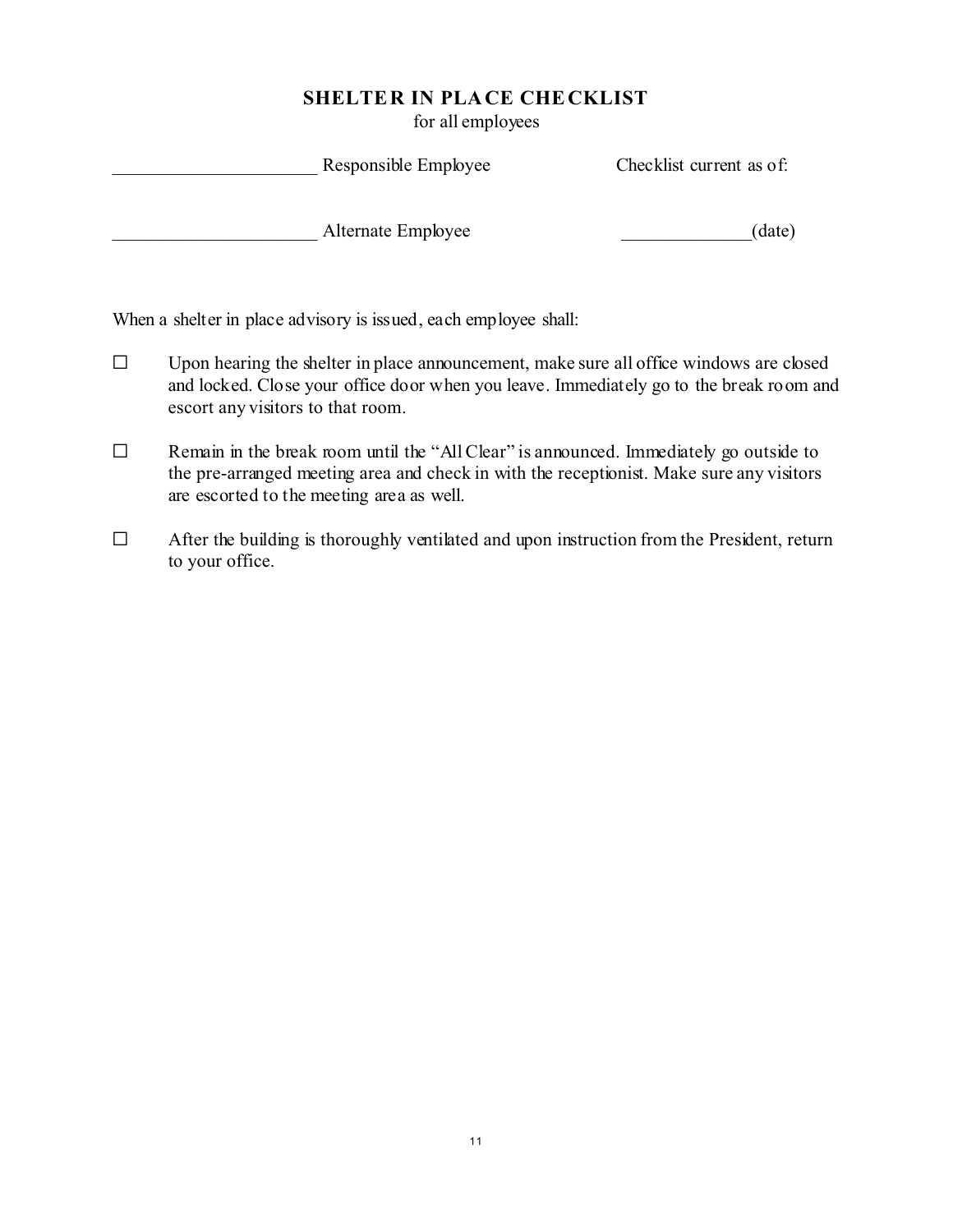for floor monitors

|        |                                     | Responsible Employee                                                                                                                                               | Checklist current as of: |
|--------|-------------------------------------|--------------------------------------------------------------------------------------------------------------------------------------------------------------------|--------------------------|
|        |                                     | Alternate Employee                                                                                                                                                 | (date)                   |
|        |                                     | When a shelter in place advisory is issued, the responsible employee shall:                                                                                        |                          |
| $\Box$ | room.                               | Make sure all employees and visitors on the floor have proceeded to the first floor break                                                                          |                          |
| $\Box$ |                                     | Check all offices and common areas to make sure windows are closed and locked. Close<br>any open office doors. Make sure any fire doors are closed.                |                          |
| $\Box$ |                                     | Go to the break room for the duration of the shelter in place.                                                                                                     |                          |
| $\Box$ | office doors, prop open fire doors. | When the "All Clear" is announced, return to your floor, open any operable windows and                                                                             |                          |
| $\Box$ |                                     | Go outside to the pre-arranged meeting area and check in with the receptionist.                                                                                    |                          |
| $\Box$ |                                     | When the building is thoroughly ventilated and you are instructed to return to the building<br>by the President, close fire doors and windows in the common areas. |                          |
|        |                                     |                                                                                                                                                                    |                          |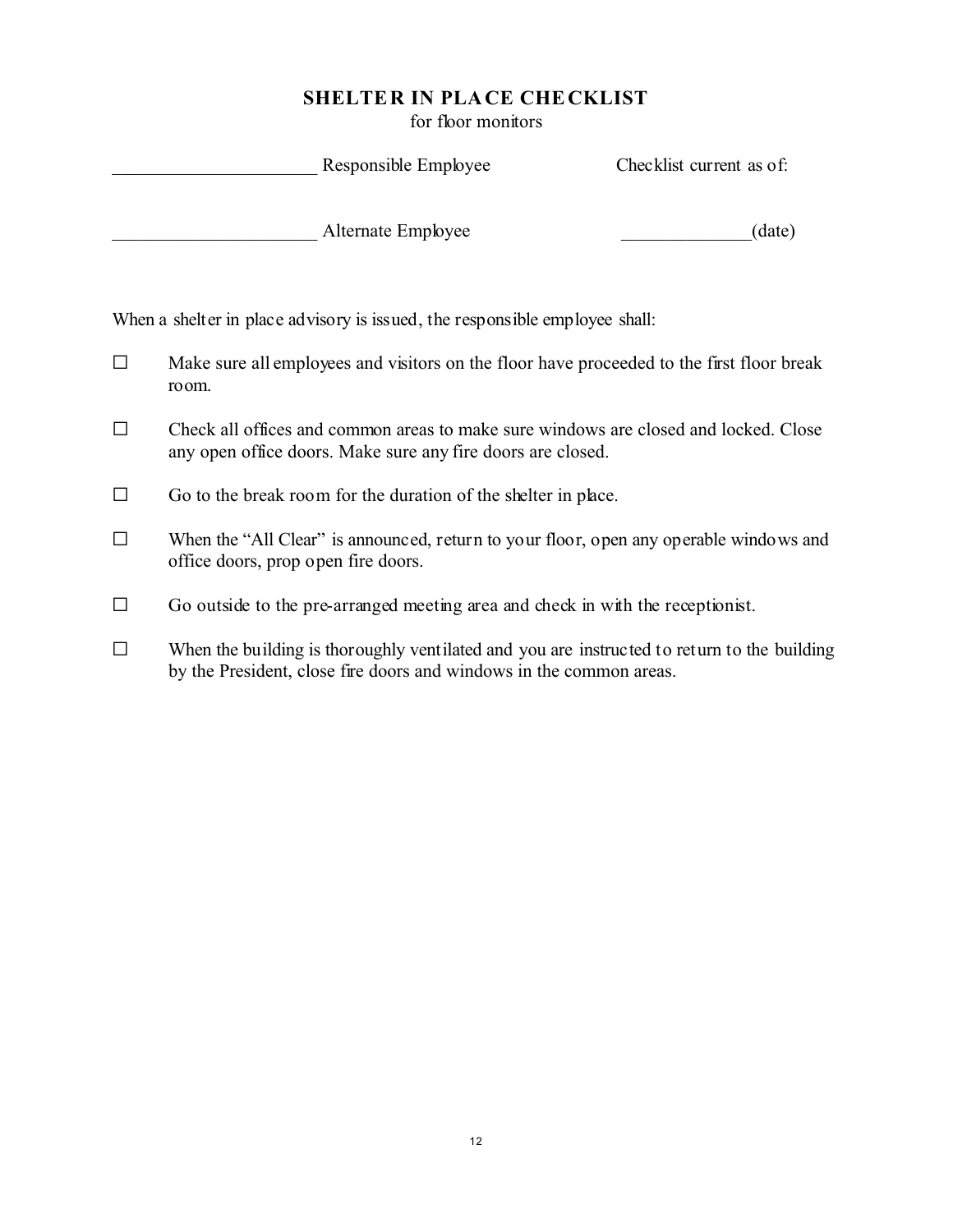for window sealing crew

| Responsible Employee | Checklist current as of: |
|----------------------|--------------------------|
| Alternate Employee   | (date)                   |
|                      |                          |

When a shelter in place advisory is issued, the responsible employee (e.g., window sealing crew) shall:

- $\Box$  Close and lock office window and close door on the way to the break room.
- $\Box$  Remove plastic sheets and duct tape from shelter kit.
- $\Box$  Place plastic over window and seal edges with long strips of duct tape. Be sure tape securely overlaps all edges of the plastic.
- $\Box$  Place plastic over all vents and seal with long strips of duct tape. Be sure tape securely overlaps all edges of the plastic.
- $\Box$  When the "All Clear" is announced, immediately remove the plastic from the windows and vents. Open the windows, if operable.
- $\Box$  Go outside to the pre-arranged meeting area and check in with the receptionist.
- $\Box$  When the building is thoroughly ventilated and you are instructed to return by the President, return to the break room, fold the plastic sheets and return the plastic and duct tape rolls to the shelter kit.